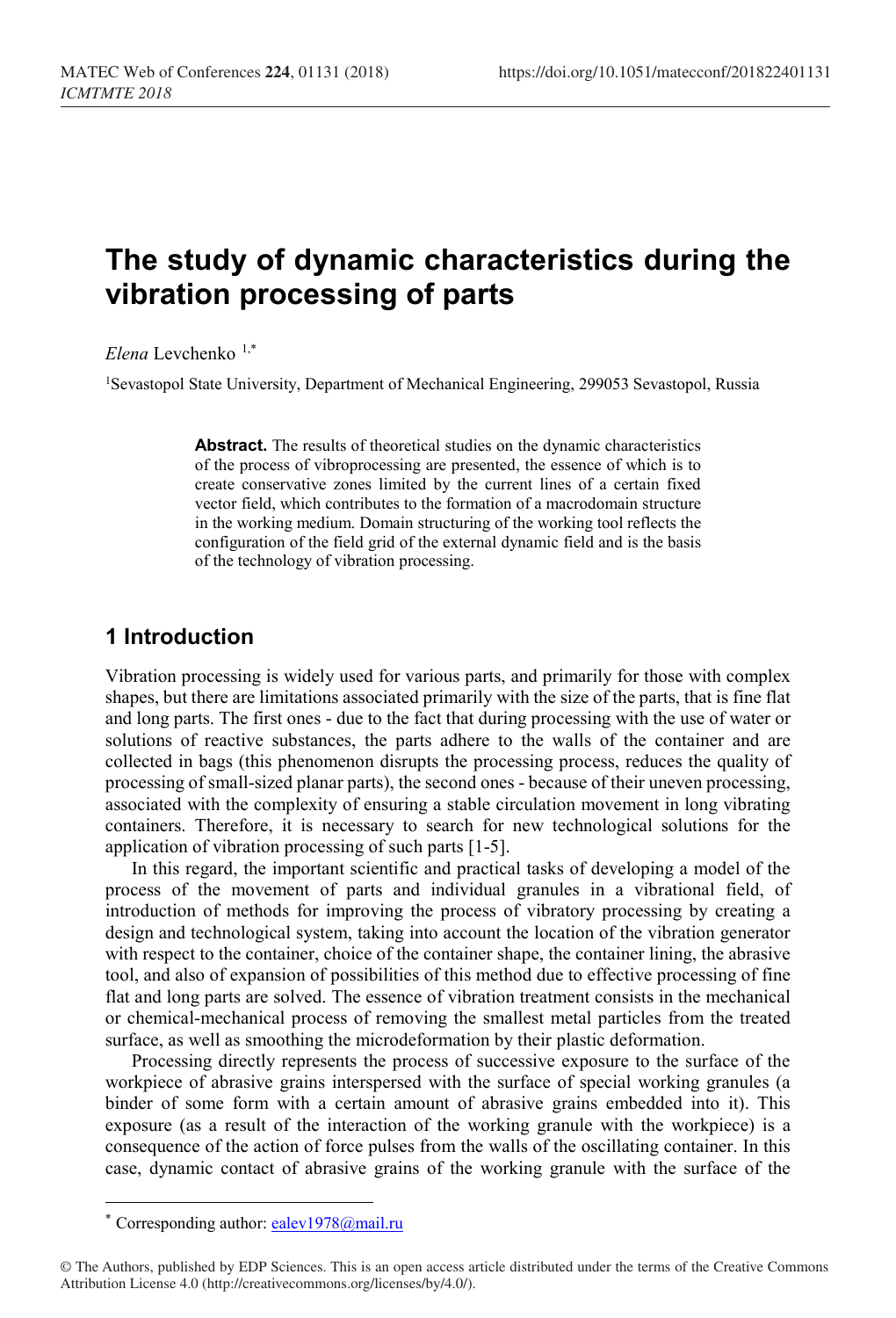workpiece takes place, leading to microcutting (during slipping) and dyeing of the surface material (with successive impacts). This interaction of the working granules with the surface of the workpiece has been thoroughly studied qualitatively, which allows us to state the existence at the present time of the generally accepted understanding of the nature of the mechanical processes of processing the surface of the workpiece with the working granule under vibration processing [6-8].

#### **2 Main text**

When processing under the same conditions, the power expended on the process can unambiguously characterize its productivity, since it is a common parameter for the whole variety of its technological operations, characterized by different final technological results, which in turn depend on a combination of a variety of factors also different for each operation [3].

Let the relationship between the power spent on the processing process and the productivity of this process be defined.

On account of the dissipative Rayleigh function, the developed mathematical model allows to determine the average useful power for a period depending on the parameters of the vibratory machine. In this case, the equation can be written in the form:

$$
N = \frac{1}{2T} \int_{0}^{T} \left[ B_r \left( \dot{x}_r \left( \omega, r, t \right) - \dot{x} \left( \omega, r, t \right) \right)^2 + B_r \left( \dot{y}_r \left( \omega, r, t \right) + \dot{y} \left( \omega, r, t \right) \right)^2 \right] dt , \qquad (1)
$$

where  $\omega$  and  $r$  – are the angular velocity and eccentricity, respectively;  $T$  – is the period defined as  $\frac{2\pi}{\omega}$ .

This will determine the effectiveness of the application of a particular frequency and amplitude mode, but the dependence of the processing capacity on the location of the vibration generator cannot be determined in this way. This is related to the peculiarities of the chosen calculation scheme.

The power dissipated in the working medium will be proportional to the square of the difference in the velocities of the walls of the container and the layer of the working medium. Then the dependence of the useful power on the location of the vibration generator can be represented as:

$$
N = \frac{1}{l} \int_{S}^{T} \left[ \frac{1}{2T} B_r \left( \dot{x}_r \left( t \right) - \dot{x}_p \left( t \right) \right)^2 + \frac{1}{2T} B_r \left( \dot{y}_r \left( t \right) + \dot{y}_p \left( t \right) \right)^2 \right] dt \, ds \,, \tag{2}
$$

where  $S -$  is the function describing the geometric shape of the container through which the integration takes place and whose values are substituted during calculation of the velocity functions of the displacement of the container points  $\dot{x}_p$  and  $\dot{y}_p$ , and which are determined by:

$$
x_p(x_0, y_0, t) = \dot{x}(t) + \sqrt{x_0^2 + y_0^2} \cdot \dot{\phi}(t) \cos\left(\phi(t) + \arctg\left(\frac{x_0}{y_0}\right)\right);
$$
  
\n
$$
y_p(x_0, y_0, t) = \dot{y}(t) - \sqrt{x_0^2 + y_0^2} \cdot \dot{\phi}(t) \sin\left(\phi(t) + \arctg\left(\frac{x_0}{y_0}\right)\right),
$$
\n(3)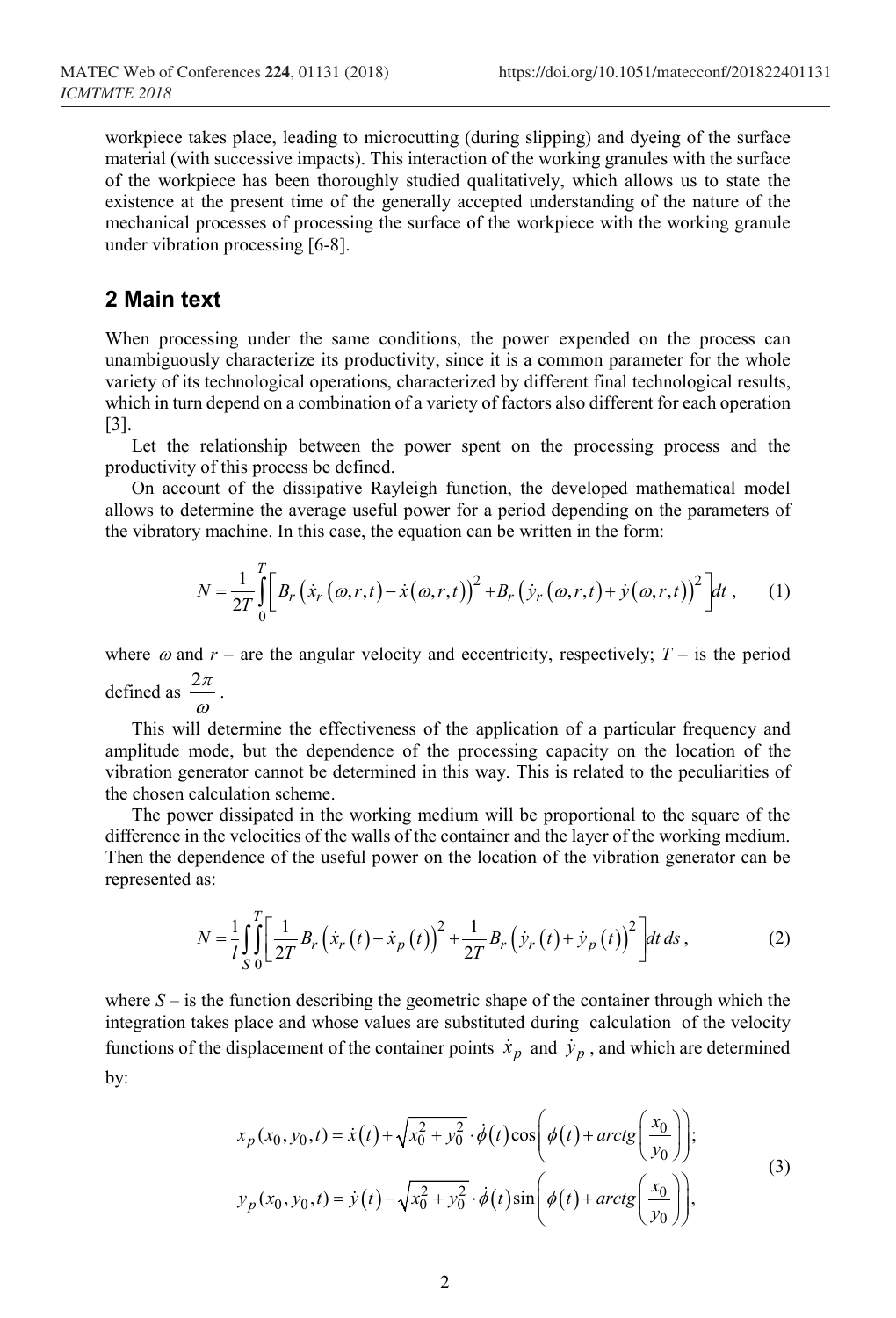where  $l -$  is the length of the curve approximating the cross-section line of the container.

Coordinates of the location of the vibration generator, indirectly indicated in formula (1),

are used in determining the velocities  $\dot{x}_r$ ,  $\dot{y}_r$ ,  $\dot{x}_p$  and  $\dot{y}_p$ .

The results of calculations of the power transmitted to the working medium, depending on the location of the vibration generator, are presented in Fig. 1.



**Fig. 1.** Calculation of the average useful power transmitted by the walls of the container to the working medium for a period (depending on the location of the vibration generator) (a, b image in a three- and two-dimensional coordinate system, respectively)

It can be seen from the graphs that the (Fig. 1) location of the vibration generator in the center of mass of the container of the vibratory machine (coordinates - 0; 0) is the most efficient. Accordingly, the useful power increases with the approach to this point. The advantages of using a circular trajectory, as well as a trajectory that is a vertically elongated ellipse, were given in work [11], which confirms the correctness of the chosen direction.

A further rise of the vibration generator results in a gradual decrease in power. Nevertheless, when installing the vibration generator under the bottom of the container, the processing capacity, on account of the calculated data, based on which the graphs are plotted, decreases significantly more abrupt [9-11].

It should be mentioned that the location of the vibration generator in the center is associated with some technical nuances and can be realized in four ways:

1. Location of two synchronized vibration generators;

2. Installation of two interconnected containers and placement of a vibration generator between them;

3. Placement of the vibration generator within the container (acceptable only for large containers, otherwise the working volume will be significantly reduced).

4. The weighting of the oscillatory system by securing the load under the vibration generator, that is, the displacement of the center of gravity, closer to the point of application of the disturbing force (this can be realized only on vibratory machines with small-volume containers, this also entails the need to increase the engine power).

It should be noted that conclusions about the efficiency of the location of the vibration generator with respect to the container must be made, taking into account also such a factor as the existence of a stable circulation movement, which is an important element contributing to the increase in processing capacity [10].

Below are the calculated values of the circulating velocity depending on the location of the vibration generator (Fig. 2) and the stability of the circulation motion (Fig. 3), determined by the root-mean-square deviation of the value of the working medium element displacement relating to the container wall.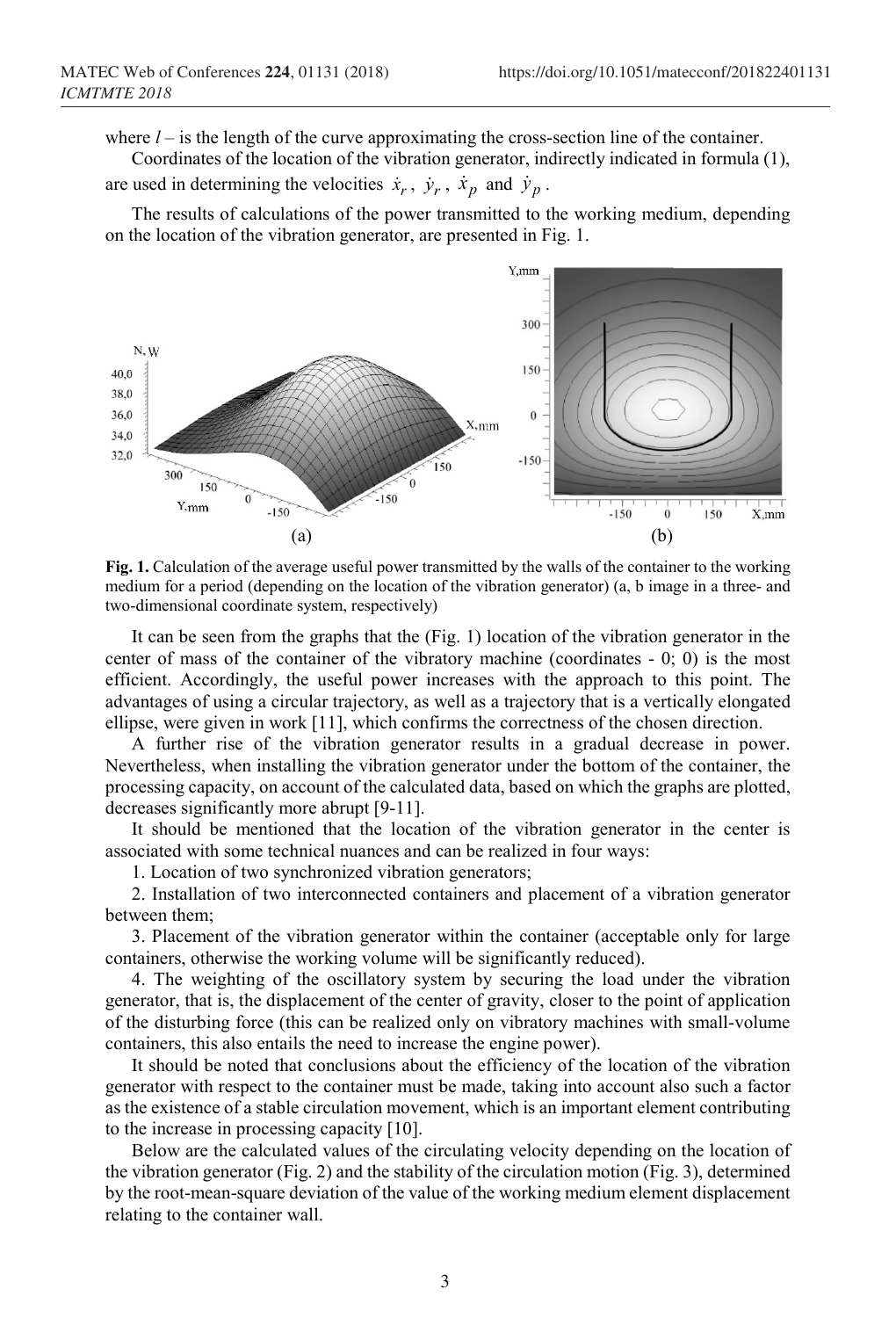It follows from the data shown in the graph of the dependence of the circulation velocity on (Fig. 2) that with removal of the vibration generator into the lower right corner, the circulation velocity increases significantly.

If the vibration generator is located in the center of the container, the circulation velocity will be absent, that is, despite the fact that in a certain interval the working medium will move relative to the container walls, the average value of the displacement will be close to 0. When the vibration generator is located in the upper left corner, the graph displays the negative circulation speed, that is, the working medium must rotate in the other direction (Fig 3). The displacement of the vibration generator upwards and to the left increases the root-meansquare deviation, thus, in certain areas, abrupt deviations in the speed and direction of movement of the working medium begin to occur, which can disrupt mixing or eliminate it.



**Fig. 2.** Calculated values of the circulation velocity depending on the location of the vibration generator (a, b image in two and three-dimensional coordinate system, respectively)



**Fig. 3.** Results of calculating the stability of the circulation motion, depending on the position of the vibration generator (a, b image in two and three-dimensional coordinate system, respectively)